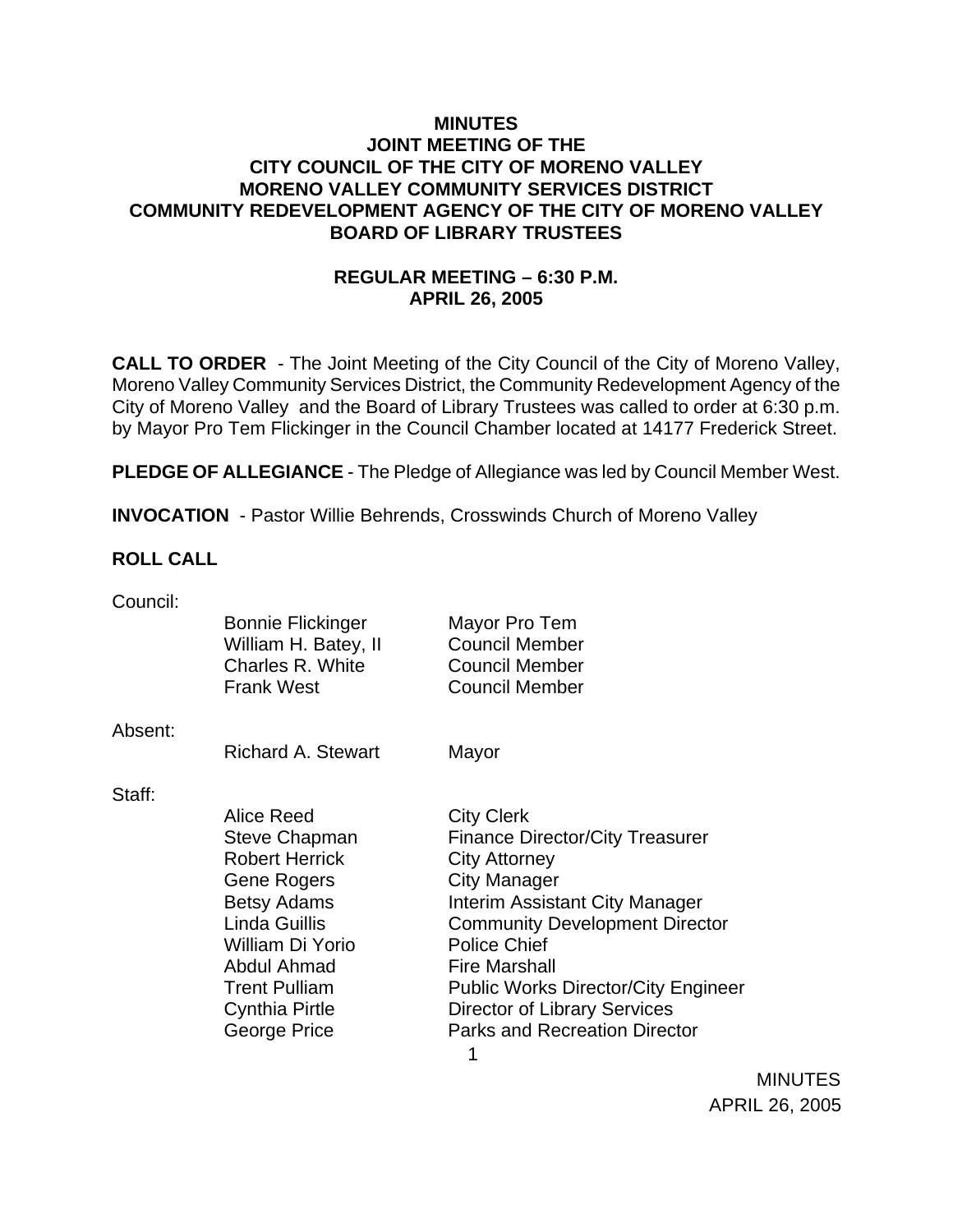John Terrell Planning Official

Denese Williams **Human Resources Director** George Guayante **Interim Economic Development Director** Angela Rushen **Interim Administrative Services Director** Prem Kumar **Assistant City Engineer** Tom Breutkreuz Enterprise Services Manager Craig Neustaedter City Traffic Engineer Mitch Slagerman Redevelopment Manager

#### **JOINT CONSENT CALENDARS (SECTIONS A-D) OF THE CITY COUNCIL OF THE CITY OF MORENO VALLEY, MORENO VALLEY COMMUNITY SERVICES DISTRICT, COMMUNITY REDEVELOPMENT AGENCY OF THE CITY OF MORENO VALLEY AND THE BOARD OF LIBRARY TRUSTEES**

Mayor Pro Tem Flickinger opened the agenda items for the Consent Calendars for public comments; there being none public comments were closed.

# **A. CONSENT CALENDAR** - **CITY COUNCIL**

- A1. ORDINANCES FIRST READING BY TITLE ONLY Waived reading of all Ordinance Introductions and read by title only.
- A2. FINAL MAP 30195 REDUCE FAITHFUL PERFORMANCE BOND AND ADOPT RESOLUTION NO. 2005-33, A RESOLUTION OF THE CITY COUNCIL OF THE CITY OF MORENO VALLEY AUTHORIZING ACCEPTANCE OF THE PUBLIC RIGHT-OF-WAY IMPROVEMENTS AS COMPLETE AND ACCEPTING HAMMET COURT, FINA COURT, STAMLIN COURT, ARLA COURT, OLIVER STREET AND GALA COURT INTO THE CITY MAINTAINED STREET SYSTEM – SUBDIVIDER – RICHMOND AMERICAN HOMES OF CALIFORNIA, INC., 16845 VON KARMAN, SUITE 100, IRVINE, CA 92606 (Report of: Public Works Department) Recommendation: Approve the reduction to the Faithful Performance Bond for Final Map 30195; authorize the City Engineer to reduce the Faithful Performance Bond; and adopt Resolution No. 2005-33 authorizing the acceptance of the public right-of-way improvements for Final Map 30195 as complete and accepting Hammet Court, Fina Court, Stamlin Court, Arla Court, Oliver Street and Gala Court into the City Maintained Street System.

Resolution No. 2005-33

 A Resolution of the City Council of the City of Moreno Valley, California, Authorizing the Acceptance of the Public Right-of-Way Improvements as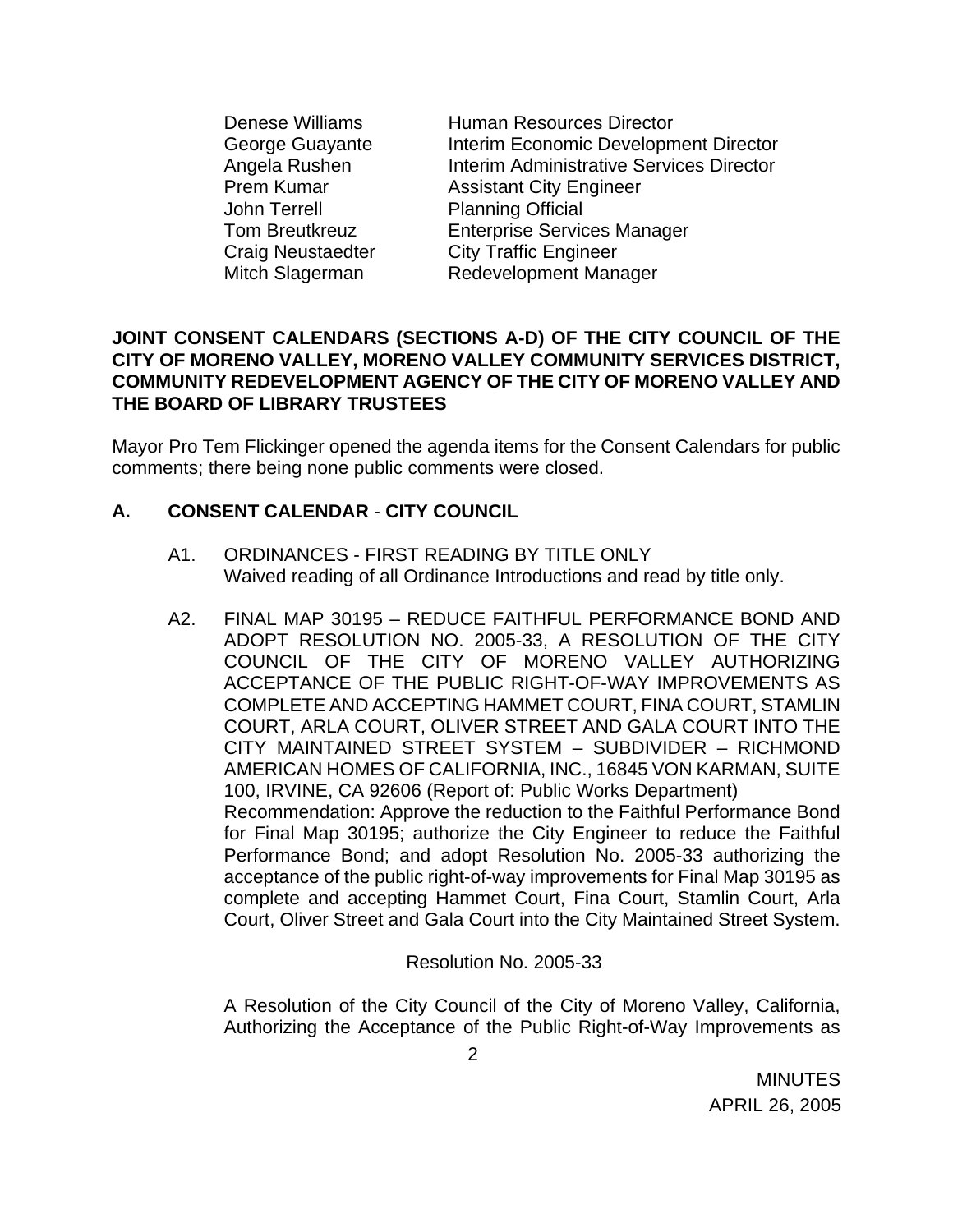Complete within Tract 30195, and Accepting Hammet Court, Fina Court, Stamlin Court, Arla Court, Oliver Street and Gala Court into the City Maintained Street System

A3. PA02-0041 – REDUCE LETTER OF CREDIT AND ADOPT RESOLUTION NO. 2005-34, A RESOLUTION OF THE CITY COUNCIL OF THE CITY OF MORENO VALLEY AUTHORIZING ACCEPTANCE OF THE PUBLIC RIGHT-OF-WAY IMPROVEMENTS AS COMPLETE AND ACCEPTING BOX SPRINGS ROAD AND MORTON ROAD INTO THE CITY MAINTAINED STREET SYSTEM – SUBDIVIDER – MORENO APARTMENTS I, L.P., 4101 BIRCH STREET, SUITE 150, NEWPORT BEACH, CA 92660 (Report of: Public Works Department)

 Recommendation: Approve the reduction to the Letter of Credit for PA02- 0041; authorize the City Engineer to reduce the Letter of Credit; and adopt Resolution No. 2005-34 authorizing the acceptance of the public right-of-way improvements for PA02-0041 as complete and accepting Box Springs Road and Morton Road into the City Maintained Street System.

Resolution No. 2005-34

 A Resolution of the City Council of the City of Moreno Valley, California, Authorizing the Acceptance of the Public Right-of-Way Improvements as Complete for PA02-0041, and Accepting Box Springs Road and Morton Road into the City Maintained Street System

- A4. APPROVAL OF PARCEL MAP 31109, NORTHWEST CORNER OF HEMLOCK AVENUE AND GRAHAM STREET - SUBDIVIDER – M. TIMM DEVELOPMENT, INC., 233 EAST CARRILLO STREET, SUITE D, SANTA BARBARA, CA 93101 (Report of: Public Works Department) Recommendation: Approve Parcel Map 31109, authorize the City Clerk to sign the map, and transmit said map to the County Recorder's Office for recordation.
- A5. MINUTES REGULAR MEETING OF APRIL 12, 2005 (Report of: City Clerk's Department) Recommendation: Approve as submitted.
- A6. WARRANT REPORT (Report of: Finance Department) Recommendation: Adopt Resolution No. 2005-35, approving the Warrant Report, dated March 2005 in the total amount of \$18,262,940.28.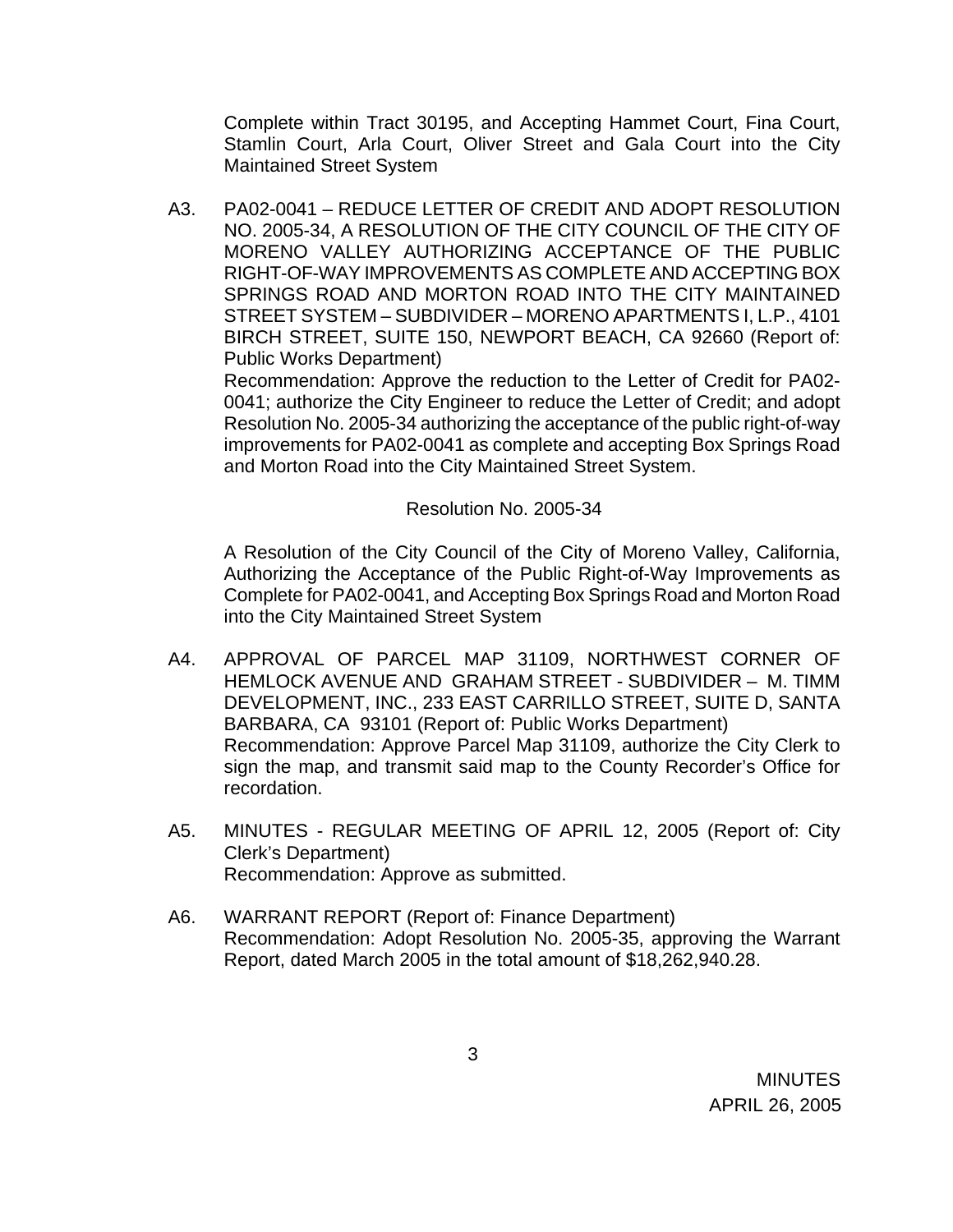#### Resolution No. 2005-35

 A Resolution of the City Council of the City of Moreno Valley, California, Approving the Warrant Report Dated March 31, 2005

- A8. TRACTS 31268 & 31269 OFFSITE SEWER IMPROVEMENTS ACCEPT BONDS AND AGREEMENT FOR PUBLIC IMPROVEMENTS - WILMOT STREET, BRODIAEA AVENUE, REDLANDS BOULEVARD, MCABEE AVENUE - SUBDIVIDER - RICHMOND AMERICAN HOMES OF CALIFORNIA, INC., 16845 VON KARMAN, SUITE 100, IRVINE, CA 92606 (Report of: Public Works Department) Recommendation: Accept the Bonds and the Agreement for Public Improvements for offsite sewer to Tracts 31268 and 31269; authorize the Mayor to execute the agreement; and direct the City Clerk to forward the signed agreement to the County Recorder's office for recordation.
- A9. APPROVE AND ADOPT RESOLUTION NO. 2005-36 AUTHORIZING AND DIRECTING THE CITY ENGINEER TO CERTIFY THE ACQUISITION OF RIGHT OF WAY FOR THE AQUEDUCT BIKE TRAIL FROM JOHN F. KENNEDY DRIVE TO PAN AM BOULEVARD, AND APPROVE THE DELEGATION OF AUTHORITY TO THE CITY ENGINEER TO SIGN ON BEHALF OF THE CITY OF MORENO VALLEY ALL FEDERALLY FUNDED CERTIFICATIONS FOR THE ACQUISITION OF RIGHT OF WAY, PROJECT NOS. 02-46165321 AND 98-92492 (Report of: Public Works Department) Recommendation: Approve and adopt Resolution No. 2005-36 authorizing and directing the City Engineer to certify the acquisition of right of way for the Aqueduct Bike Trail from John F. Kennedy Drive to Pan Am Boulevard; and approve the delegation of authority to the City Engineer to sign on behalf of the City of Moreno Valley for all federally funded certifications for the acquisition of right of way.

#### Resolution No. 2005-36

 A Resolution of the City Council of the City of Moreno Valley, California, Authorizing and Directing the Certification by the City Engineer of the Acquisition of Right of Way for the Aqueduct Bike Trail from John F. Kennedy Drive to Pan Am Boulevard, and Further Authorizing the City Engineer to Certify the Acquisition of Right of Way for All Federally Funded Projects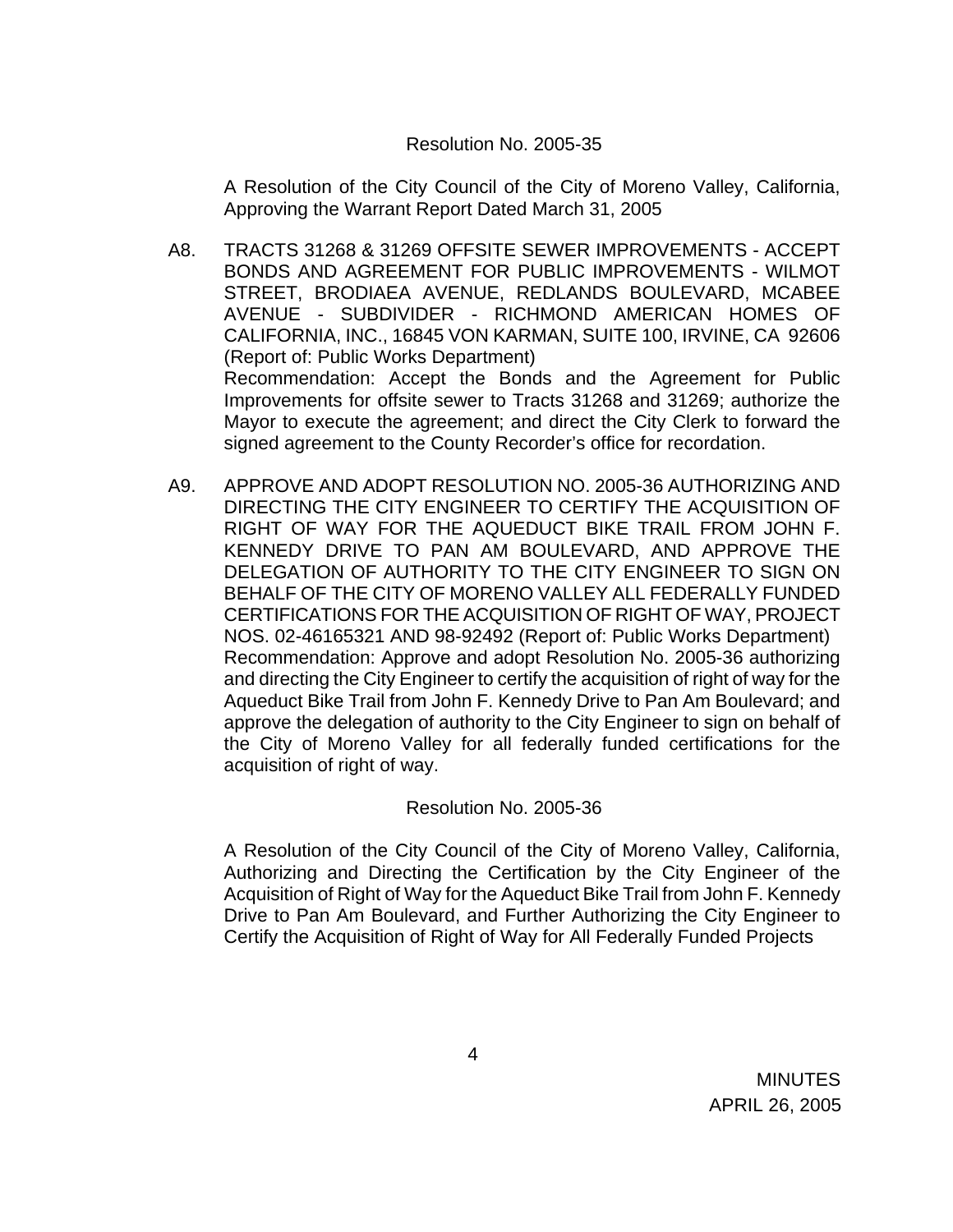A10. ACCEPT LOT LINE ADJUSTMENT NO. 921 AND CERTIFICATE OF COMPLIANCE AND APPROVE GRANT DEED TO THE CITY OF MORENO VALLEY FOR LOTS "F" AND "G" PER LOT LINE ADJUSTMENT NO. 921 OF TRACT 21958, EAST SIDE OF NASON STREET, NORTH OF STATE ROUTE 60 (Report of: Public Works Department) Recommendation: Accept Lot Line Adjustment No. 921 and Certificate of Compliance as authorized by the City Engineer, and authorize the Mayor to execute said document on behalf of the City of Moreno Valley as the record owner of Lots "F" and "G," approve the Grant Deed to the City of Moreno Valley for Lots "F" and "G" per Lot Line Adjustment No. 921 of Tract 21958; authorize the Mayor to execute the Grant Deed; and direct the City Clerk to

County Recorder of Riverside County.

record the executed Grant Deed and Lot Line Adjustment No. 921 with the

- A11. AUTHORIZATION TO AWARD THE CONSTRUCTION CONTRACT FOR THE PERRIS BOULEVARD WIDENING FROM RED MAPLE LANE TO IRIS AVENUE, PROJECT NO. 05-41678524 (Report of: Public Works Department) Recommendation: Award the construction contract for the Perris Boulevard Widening from Red Maple Lane to Iris Avenue to R.J. Noble Company, 15505 East Lincoln Avenue, Orange, California 92865, the lowest responsible bidder; authorize the Mayor to execute a contract with R.J. Noble Company; and authorize the issuance of a Purchase Order for R.J. Noble Company in the amount of \$219,974.15 (the bid amount plus 10% contingency) when the contract has been signed by all parties (Account No. 05-41678524).
- A12. PARCEL MAP 31034 ACCEPT REPLACEMENT BONDS AND AGREEMENT FOR PUBLIC RIGHT-OF-WAY IMPROVEMENTS AND RELEASE LETTERS OF CREDIT, NORTH SIDE OF GLOBE STREET BETWEEN PERRIS BOULEVARD AND KITCHING STREET - SUBDIVIDER - ROCK-IDI MORENO, LLC, 18101 VON KARMAN AVE., SUITE 120, IRVINE, CA 92612 (Report of: Public Works Department) Recommendation: Accept Replacement Bonds and Agreement from Rock-IDI Moreno, LLC for Public Improvements; authorize the Mayor to execute the Agreement; direct the City Clerk to forward the signed Agreement to the County Recorder's Office for recordation; and authorize the City Engineer to release Mira Mesa Shopping Center, LLC's Letters of Credit.
- A13. FOURTH AMENDMENT TO AGREEMENT FOR PROFESSIONAL CONSULTANT SERVICES WITH SA ASSOCIATES (Report of: Public Works Department) Recommendation: Approve the Fourth Amendment to Agreement for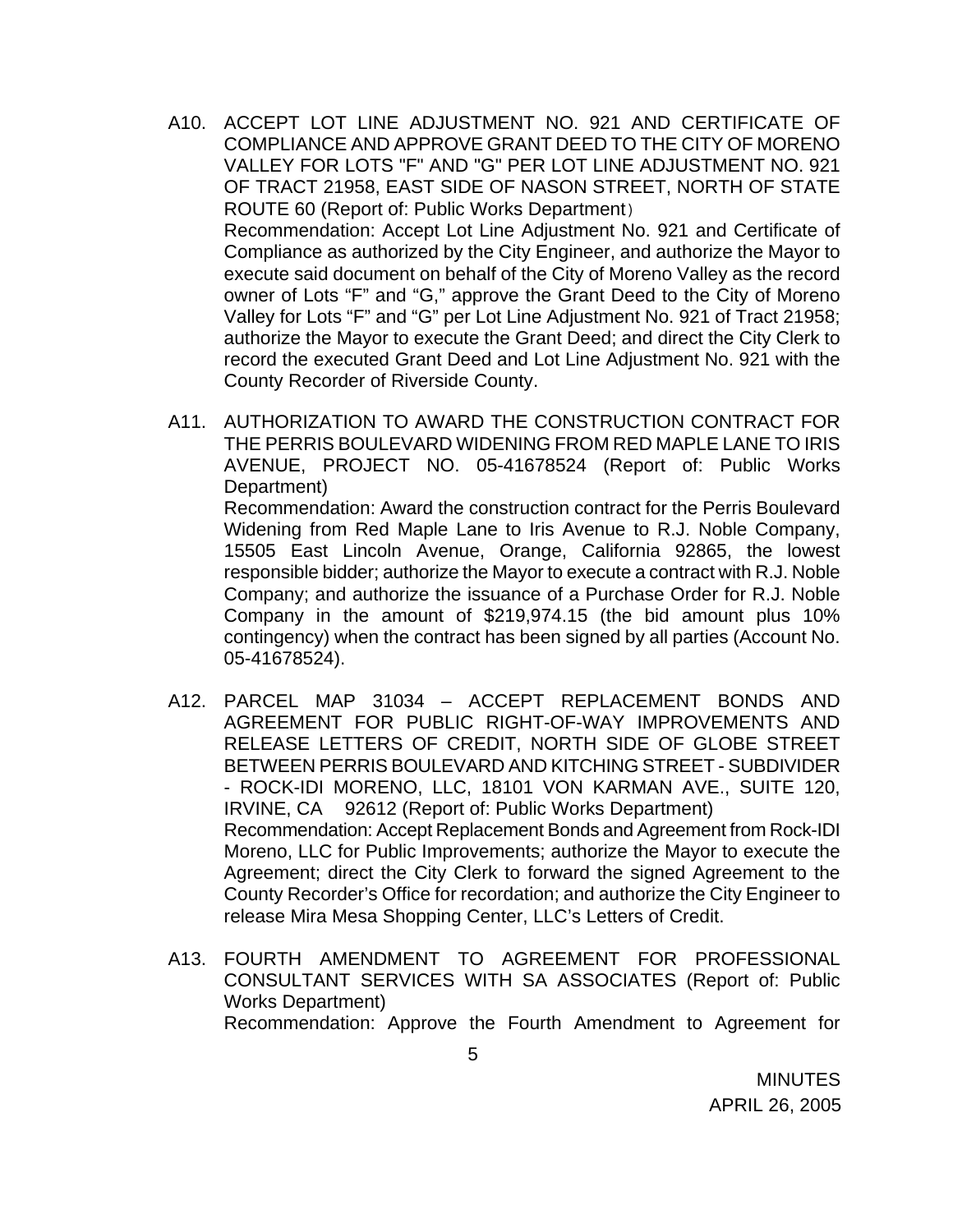Professional Consultant Services with SA Associates, 1130 West Huntington Drive, Unit 12, Arcadia, California 91007 to provide Professional Consultant Services; authorize the Mayor to execute said Fourth Amendment to Agreement for Professional Consultant Services with SA Associates; and authorize an increase in the Purchase Order to SA Associates in the amount of \$50,000, when the Fourth Amendment to Agreement for Professional Consultant Services has been signed by all parties.

# **B. CONSENT CALENDAR** - **COMMUNITY SERVICES DISTRICT**

- B1. ORDINANCES FIRST READING BY TITLE ONLY Waived reading of all Ordinance Introductions and read by title only.
- B2. MINUTES REGULAR MEETING OF APRIL 12, 2005 (Report of: City Clerk's Department) Recommendation: Approve as submitted.
- B3. DISTRIBUTION OF REMAINING FUNDS RECEIVED FROM THE SALE OF THE GRAHAM STREET PROPERTY TO RDA FOR YOUTH BUILD (Report of: Parks and Recreation Department) Recommendation: Approve using the remainder of the proceeds from the sale of Graham Street property to purchase play equipment for the March Field Park Community Center.

#### **C. CONSENT CALENDAR** - **COMMUNITY REDEVELOPMENT AGENCY**

- C1. ORDINANCES FIRST READING BY TITLE ONLY Waived reading of all Ordinance Introductions and read by title only.
- C2. MINUTES REGULAR MEETING OF APRIL 12, 2005 (Report of: City Clerk's Department) Recommendation: Approve as submitted.

# **D. CONSENT CALENDAR** - **BOARD OF LIBRARY TRUSTEES**

- D1. ORDINANCES FIRST READING BY TITLE ONLY Waived reading of all Ordinance Introductions and read by title on
- D2. MINUTES REGULAR MEETING OF APRIL 12, 2005 (Report of: City Clerk's Department) Recommendation: Approve as submitted.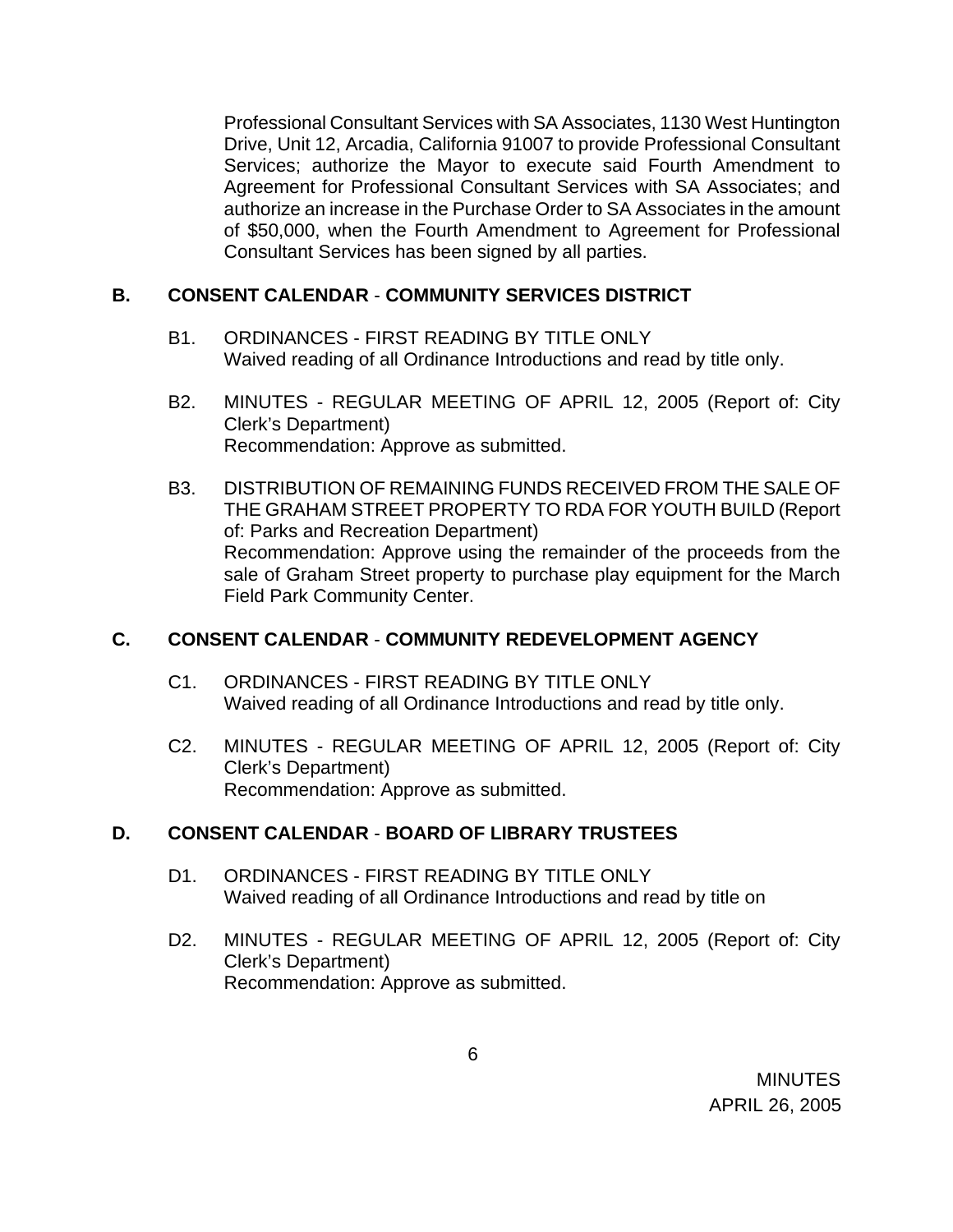## **Joint Consent Calendar Items A2-D2 approved by a 3-0-2 vote with A7 pulled for separate action, m/West, s/White. Mayor Stewart and Council Member Batey absent.**

# **E. PUBLIC HEARINGS**

E1. PUBLIC HEARING REGARDING MAIL BALLOT PROCEEDING FOR COMMUNITY SERVICES DISTRICT (CSD) ZONE D PARKWAY LANDSCAPE MAINTENANCE) FOR: 1) TRACT 13585 – NORTH OF BAY AVENUE AND WEST OF LASSELLE STREET, 2) TRACT 19852 - NORTH OF COTTONWOOD AVENUE AND WEST OF MORRISON LANE, 3) TRACT 20032 - SOUTH OF COTTONWOOD AVENUE AND EAST OF INDIAN STREET, 4) TRACT 21806 – NORTH OF MARIPOSA AVENUE AND EAST OF PERRIS BOULEVARD, AND 5) TRACT 24721 - WEST OF SHUBERT STREET BETWEEN EUCALYPTUS AVENUE AND DRACAEA AVENUE (Report of: Public Works Department) Recommendation: That the Mayor and Members of the City Council, acting in their respective capacities as President and Members of the Board of Directors of the Moreno Valley Community Services District (CSD), after

conducting the public hearing:

- 1. Tabulate the mail ballots for the proposed CSD Zone D annual charge for Tracts 13585, 19852, 20032, 21806 and 24721;
- 2. Verify and accept the results of the mail ballot proceeding as identified on the Official Tally Sheet and Assessor Parcel Number (APN) listing;
- 3. Receive and file with the City Clerk's Office the accepted Official Tally Sheet and APN listing; and
- 4. If approved, authorize and impose the proposed Zone D annual charge to Tracts 13585, 19852, 20032, 21806 and 24721.

 Vice-President Flickinger opened the public testimony portion of the public hearing; there being none, public testimony was closed.

# **Directed the Secretary to tabulate the ballots. Motion carried unanimously. m/West, s/White. President Stewart and Board Member Batey absent.**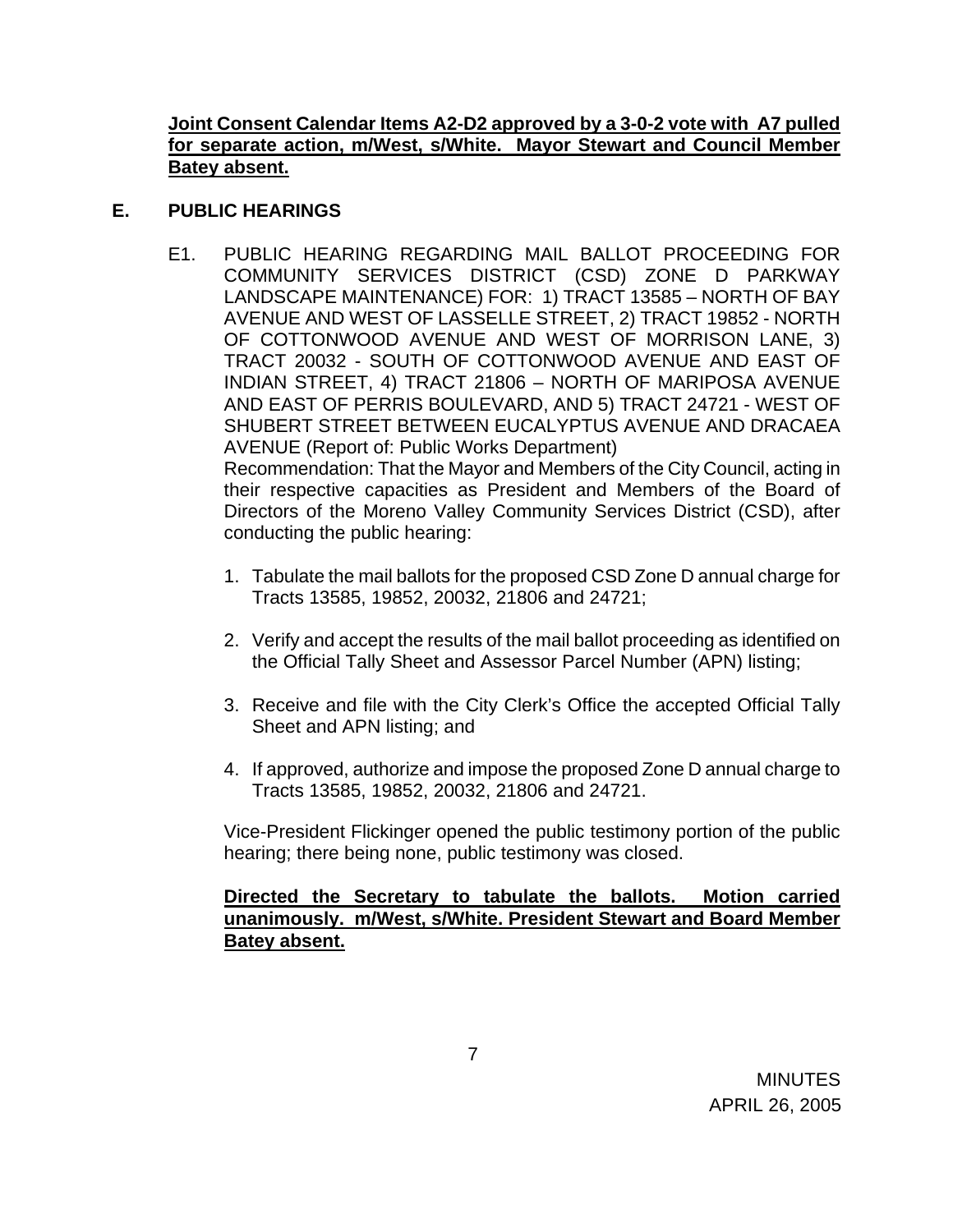The Secretary announced the results as follows:

 Tract 13585 – Zone D – "No" Tract 19852 – Zone D – "Yes" Tract 20032 – Zone D – "No" Tract 21806 – Zone D – "Yes" Tract 24721 – Zone D – "No"

**The results of the mail ballot proceeding were verified and accepted as indentified on the Official Tally Sheet and Assessor Parcel Number (APN) listing; received and filed with the City Clerk's Office the accepted Official Tally Sheet and APN listing and approved and authorized and imposed the proposed Zone D annual charges on Tracts 19852 and 21806 only. Motion carried unanimously, m/White, s/West, President Stewart and Board Member Batey absent.** 

E2. A PUBLIC HEARING FOR A PLOT PLAN APPLICATION (PA04-0010) CONSISTING OF A 241 UNIT AFFORDABLE HOUSING MULTI-FAMILY APARTMENT COMPLEX WITH VARIOUS RECREATIONAL FACILITIES ON AN EXISTING 19.20 NET ACRE PARCEL OF LAND. A GENERAL PLAN AMENDMENT (PA04-0008) AND CHANGE OF ZONE (PA04-0009) IS REQUESTED BY THE APPLICANT TO CHANGE THE LAND USE DESIGNATION ON THE SUBJECT PROPERTY SITE FROM NC (NEIGHBORHOOD COMMERCIAL) AND R-20 (RESIDENTIAL- 20) TO R-15 (RESIDENTIAL-15). THE PROPOSED PROJECT, SUBMITTED BY THE APPLICANT, ALPHA III DEVELOPMENT INC. IS LOCATED ON THE EAST SIDE OF PERRIS BLVD., 600 SOUTH OF JOHN F. KENNEDY DRIVE (Report of: Community Development Department)

The Planning Commission recommends that the City Council:

- 1. Adopt a Negative Declaration for PA04-0008 (General Plan Amendment), PA04-0009 (Change of Zone), and PA04-0010 (Plot Plan) pursuant to Section 21080(C) (1) and Section 15070(a) of the California Environmental Quality Act (CEQA) Guidelines;
- 2. Approve City Council Resolution No. 2005-37, approving PA04-0008, thereby establishing General Plan land use map designations for certain properties as described in the Resolution, and the revised General Plan Maps as attached to the Resolution as Exhibits A;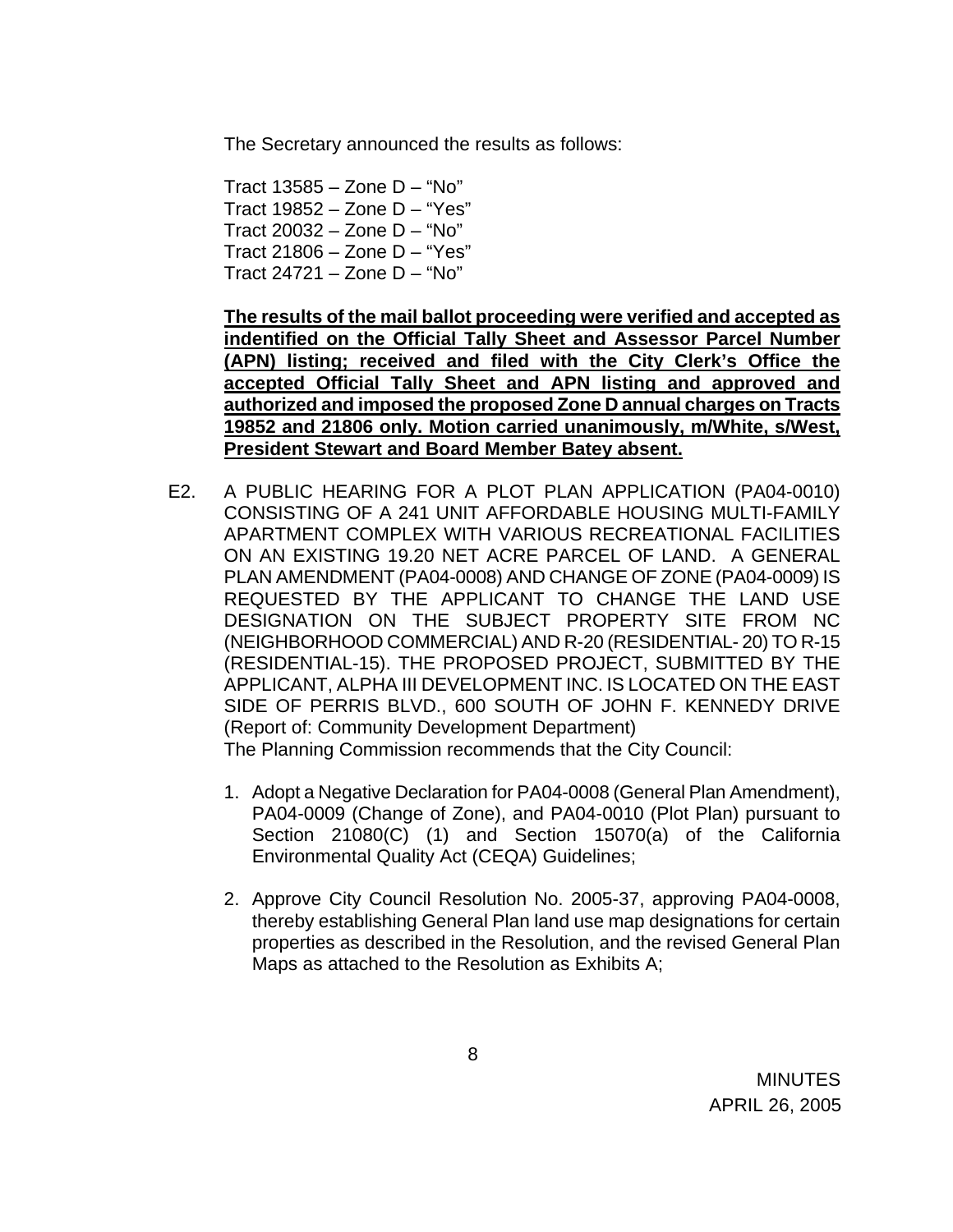# Resolution No. 2005-37

A Resolution of the City Council of the City of Moreno Valley, California, Approving a General Plan Amendment (PA04-0008) on Approximately 19.20 Net Acres (19.55 Gross Acres) from NC (Neighborhood Commercial) to R-15 (Residential-15) on 9.55 Acres and R-20 (Residential -20) to R-15 (Residential-15) on 10 Acres

3. Introduce City Council Ordinance No. 687, approving PA04-0009, requesting to change the zoning classifications for certain property from NC (Neighborhood Commercial) and R-20 (Residential-20) to R15 (Residential-15) as described in the Ordinance; and

#### Ordinance No. 687

An Ordinance of the City Council of the City of Moreno Valley, California, (PA04-0009), Amending the Official Zoning Atlas of said City, Changing the Zone on a 19.20 Net Acre (19.55 Gross Acre) Portion of Property from NC (Neigborhoood Commercial) to R-15 (Residential-15) on 9.55 Acres and R-20 (Residential-20) to R-15 (Residential-15) on 10 Acres Located on the East Side of Perris Boulevard, Just South of John F. Kennedy Drive

4. Approve City Council Resolution No. 2005-38, approving PA04-0010, (Plot Plan) for a 241-unit affordable apartment complex with various recreational facilities on an existing 19.20 net acre parcel of land, based on the findings in the Resolution, and the conditions of approval, as attached as Exhibit A to the Resolution.

#### Resolution No. 2005-38

A Resolution of the City Council of the City of Moreno Valley Approving PA04-0010, for the Development of a 19.20 Net Acre (19.55 Gross Acre) Parcel of Land into a 241-Unit Affordable Apartment Complex with Various Recreational Accessory Uses

 Mayor Pro Tem Flickinger opened the public testimony portion of the public hearing; there being none, public testimony was closed.

# **Adopted a negative declaration for PA04-0008, PA04-0009 and PA04- 0010. Approved by a 3-0-2 vote, m/White, s/West, Mayor Stewart and Council Member Batey absent.**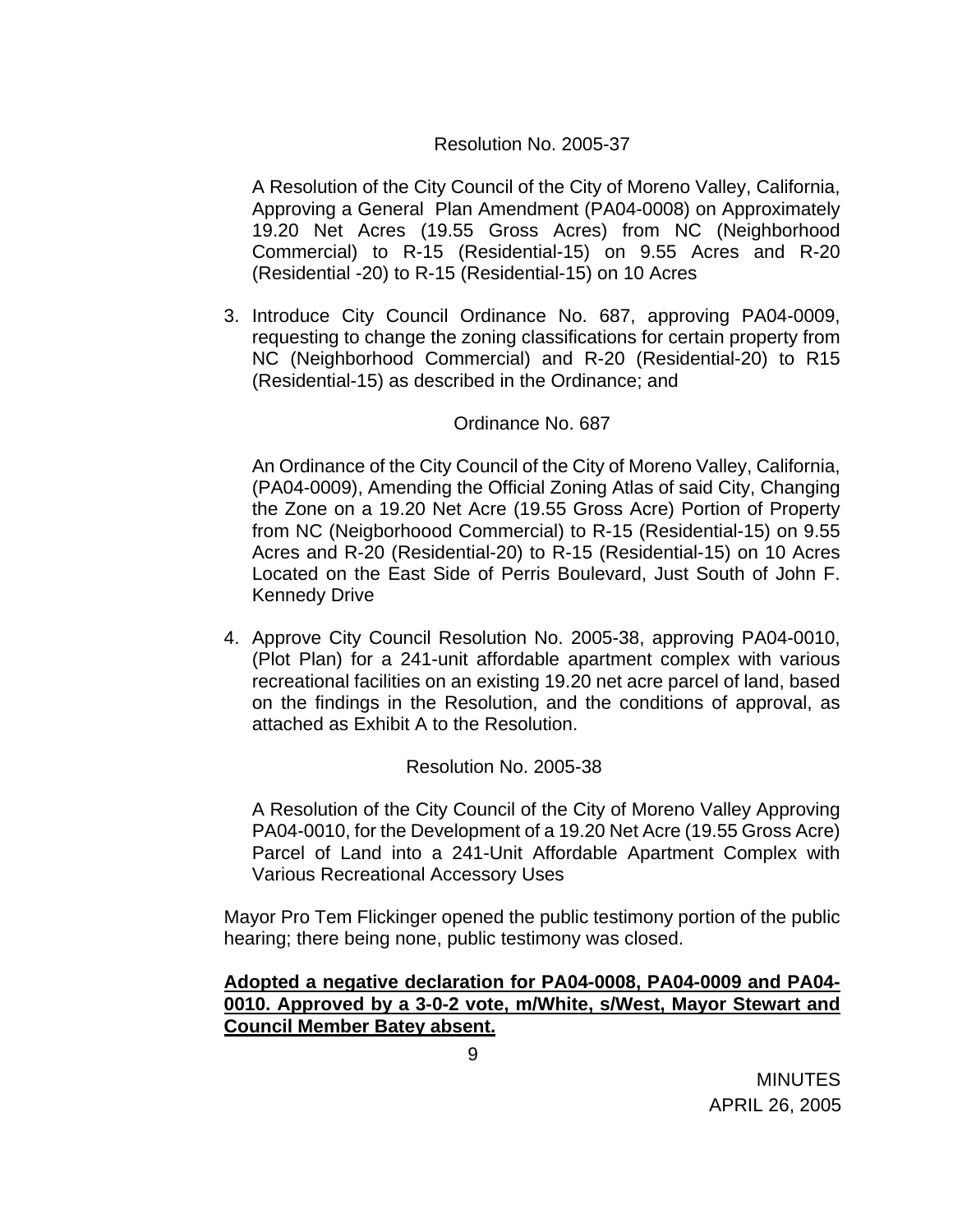**Adopted Resolution No. 2005-37, approving PA04-0008 regarding General Plan Amendment. Approved by a 3-0-2 vote, m/White, s/West, Mayor Stewart and Council Member Batey absent.** 

**Introduced Ordinance 687 approving PA04-0009 regarding zone change. Approved by a 3-0-2 vote, m/White, s/West, Mayor Stewart and Council Member Batey absent.** 

**Continued Resolution 2005-38 regarding plot plan PA-04-0010 to May 10, 2005. m/White, s/West, Mayor Stewart and Council Member Batey absent.** 

### **F. ITEMS REMOVED FROM CONSENT CALENDARS FOR DISCUSSION OR SEPARATE ACTION**

A7. REQUEST TO REMOVE THE CROSSWALK ON CACTUS AVENUE AT REDWING DRIVE (Report of: Public Works Department)

 Mayor Pro Tem Flickinger opened the agenda item for public comments; there being none public comments were closed.

**Approved A7 to remove the crosswalk on Cactus Avenue at Redwing Drive conditionally; 1) that Hendrick Elementary School be asked to direct students to cross at Cactus/Kitching not Redwing; and 2) that Moreno Valley Unified School District be requested to move the school bus stop to another location. Motion carried by a 3-0-2 vote. m/West, s/White, Mayor Stewart and Council Member Batey absent.** 

# **G. REPORTS**

# G1. CITY COUNCIL REPORTS ON REGIONAL ACTIVITIES

a) Report on March Joint Powers Authority by Council Member White

Council Member White reported that the CDF fire fighting tankers are stationed at Hemet-Ryan airport and will be assigned to March Air Base. In addition, he reported that the lawsuit against the air cargo has been settled in favor of March Joint Powers Authority. The DHl air cargo carrier will be landing in March.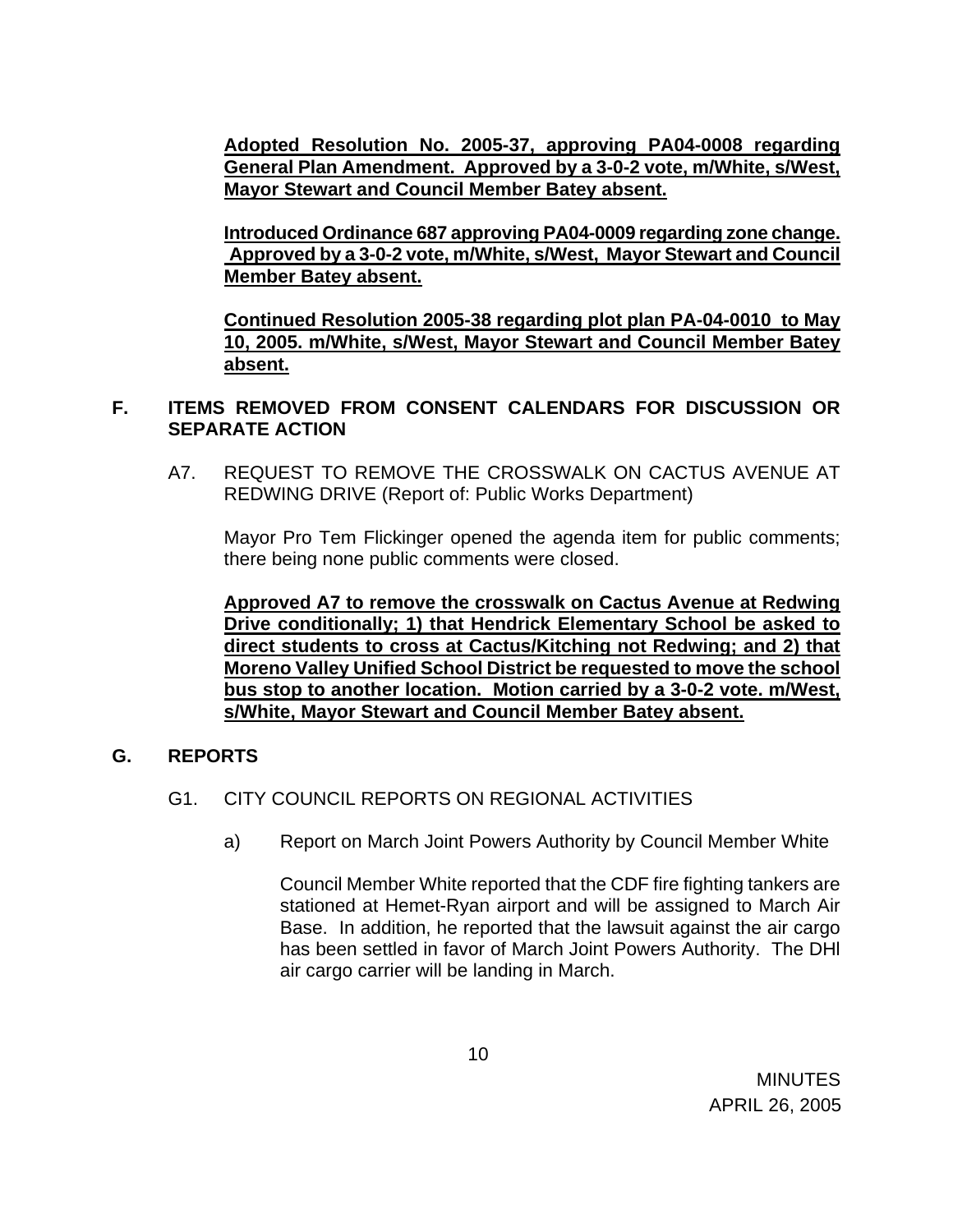- G2. SUNNYMEAD BOULEVARD REVITALIZATION PLANNING PHASE UPDATE #3 AND REVIEW OF FINAL DESIGN ALTERNATIVE (Report of: Economic Development Department) Recommendation: That the Chairperson and Members of the Board of Directors of the Community Redevelopment Agency of the City of Moreno Valley (RDA Board):
	- 1. Discuss the status of the planning and design phase of the Sunnymead Boulevard Revitalization Project;
	- 2. Review the preferred design concept for Sunnymead Boulevard;
	- 3. Review the proposed financing for the design for Sunnymead Boulevard; and
	- 4. Direct staff to prepare a Strategic Plan for Sunnymead Boulevard for Council and Agency consideration.

Vice-Chairperson Flickinger opened the agenda item for public comments. Public comments were received from Harold Veum, Harold Trubo, Tom Gardner and Tom Jerele Sr.

# **Directed staff to prepare a Stategic Plan for Sunnymead Boulevard. Motion carried by unanimous consent. m/White, s/West, Chairperson Stewart and Board Member Batey absent.**

- G3. REQUIRED PROPERTY TAX REVENUE PAYMENT TO RIVERSIDE COUNTY'S EDUCATIONAL REVENUE AUGMENTATION FUND (ERAF) (Report of: Economic Development Department) Recommendation: That the Chairperson and Members of the Board of Directors of the Community Redevelopment Agency of the City of Moreno Valley:
	- 1. Approve the required shift of Agency property tax revenue to the state of California's Education Revenue Augmentation Fund (ERAF) for the 2004- 2005 fiscal year and direct staff to forward the payment in the amount of \$609,365 to the Riverside County Auditor.

Vice-Chairperson Flickinger opened the agenda item for public comments; there being none, public comments were closed.

# **Approved the required shift of Agency property tax revenue to the state of California's Education Revenue Augmentation Fund (ERAF) for the**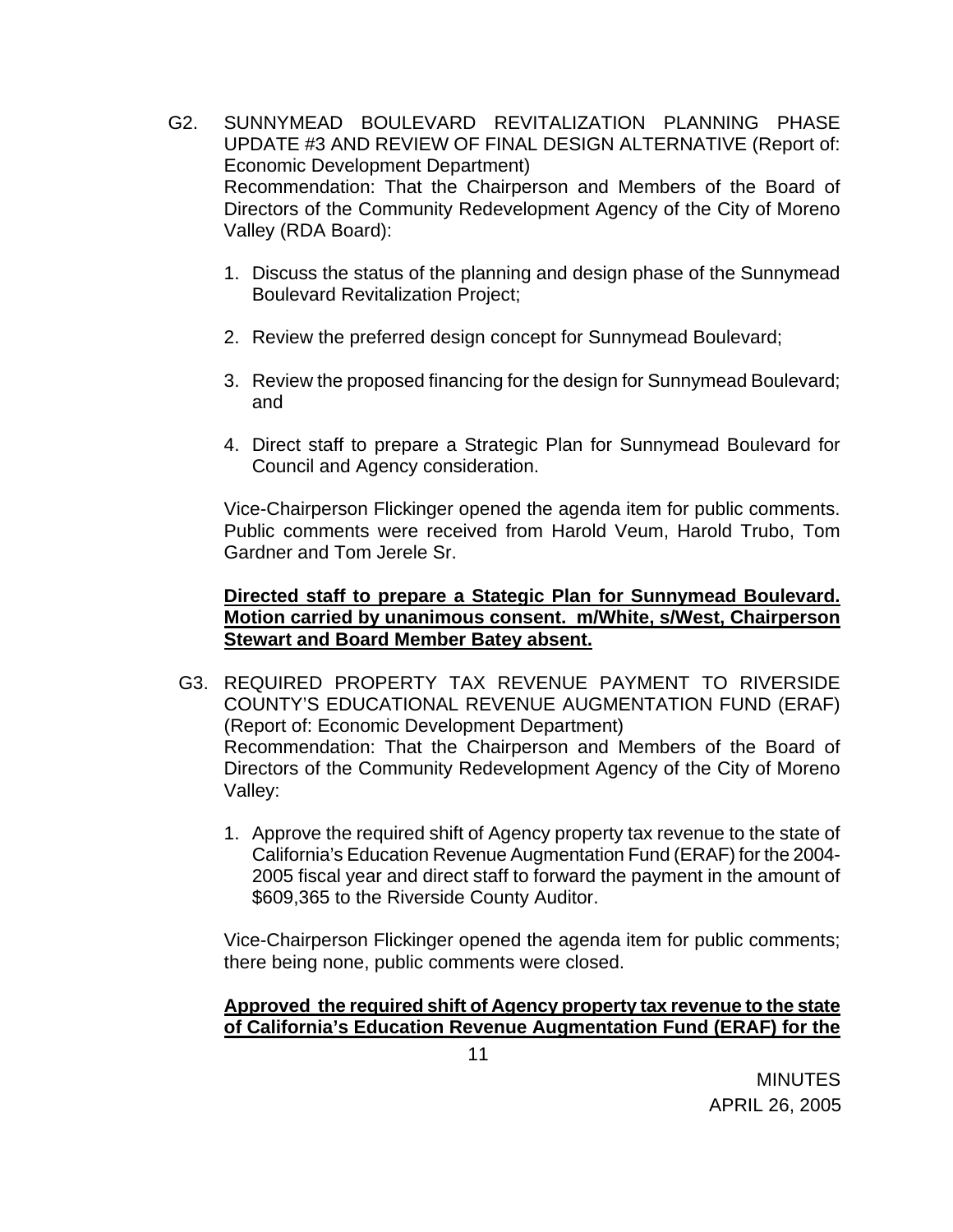# **2004-2005 fiscal year and directed staff to forward the payment in the amount of \$609,365 to the Riverside County Auditor. Motion carried by a 3-0-2 vote. m/West, s/White, Chairperson Stewart and Board Member Batey absent.**

G4. PURCHASE AND SALE OF CONFERENCE AND RECREATION CENTER BY THE REDEVELOPMENT AGENCY FROM THE CITY (Report of: Economic Development Department)

Mayor Pro Tem Flickinger opened the agenda item for public comments; there being none, public comments were closed.

Recommendation: That the Mayor and City Council:

1. Adopt Resolution No. 2005-39, Resolution of the City Council of the City of Moreno Valley approving and authorizing the execution of a Purchase and Sale Agreement with the Community Redevelopment Agency of the City of Moreno Valley and making certain findings in connection with the provision of public improvements and authorizing such improvements in connection therewith; and

#### Resolution No. 2005-39

A Resolution of the City Council of the City of Moreno Valley Approving and Authorizing the Execution of a Purchase and Sale Agreement with the Community Redevelopment Agency of the City of Moreno Valley and Making Certain Findings in Connection with the Provision of Public Improvements and Authorizing such Improvements in Connection Therewith Recommendation: That the Chairperson and Members of the Board of Directors of the Community Redevelopment Agency of the City of Moreno Valley (RDA Board):

# **Approved on a 3-0-2 vote**. **m/White, s/West, Mayor Stewart and Council Member Batey absent.**

Recommendation: That the Chairperson and Members of the Board of Directors of Community Redevelopment Agency of the City of Moreno Valley (RDA Board):

2. Adopt Resolution No. RDA 2005-04, Resolution of the Community Redevelopment Agency of the City of Moreno Valley approving and authorizing the execution of a Purchase and Sale Agreement with the City of Moreno Valley and making certain findings in connection with the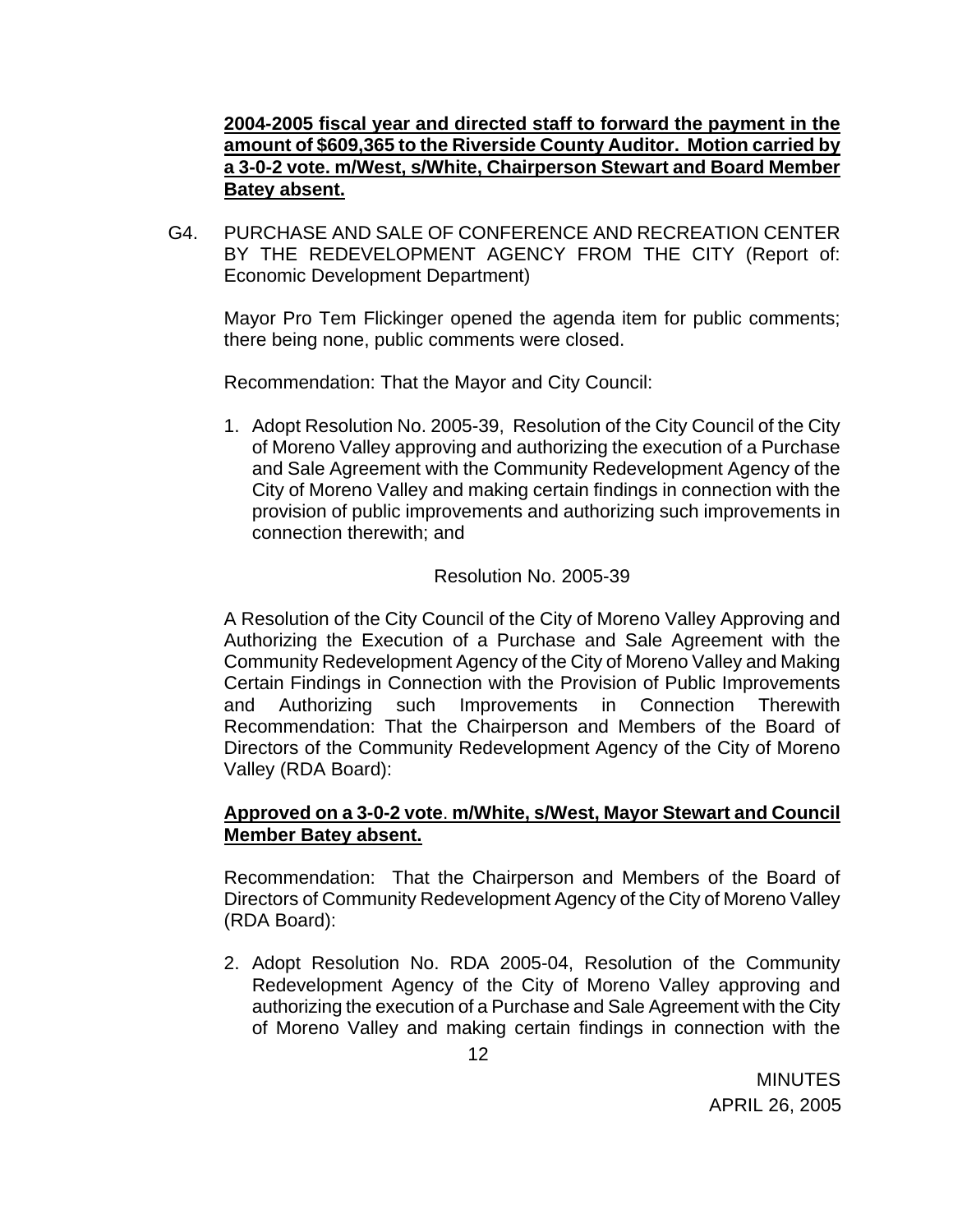provision of public improvements and authorizing such improvements in connection therewith; and

## Resolution No. RDA 2005-04

A Resolution of the Community Redevelopment Agency of the City of Moreno Valley Approving and Authorizing the Execution of a Purchase and Sale Agreement with the City of Moreno Valley and Making Certain Findings in Connection with the Provision of Public Improvements and Authorizing such Improvements in Connection Therewith

3. Authorize the acceptance of title to the Conference and Recreation Center parcel by the Community Redevelopment Agency in accordance with the Purchase and Sale Agreement and direct the City Clerk, acting in the capacity of Secretary to the Community Redevelopment Agency to certify to the acceptance and attach said certification to the original grant deed for recordation

## **Approved on a 3-0-2 vote**. **m/White, s/West, Chairperson Stewart and Board Member Batey absent.**

G5. RESOLUTION DECLARING CERTAIN REAL PROPERTY AS EXCESS AND SETTING A PUBLIC HEARING AUTHORIZING SALE – A.P.NS: 477-220- 038 AND 079 (FORMER CIVIC CENTER SITE) (Report of: City Manager) Recommendation: That the City Council adopt Resolution No. 2005-40 to set a date for a public hearing to declare the subject property excess and authorize staff to solicit offers to purchase the property from interested parties.

# Resolution No. 2005-40

A Resolution of the City Council of the City of Moreno Valley, California, Finding that the Public Interest and Convenience Require the Sale of a Site Excess to Public Use

Mayor Pro Tem Flickinger opened the agenda item for public comments; which were received from Tom Jerle, Sr.

**Adopted Resolution No. 2005-40 to set a date for a public hearing to declare the subject property excess and authorize staff to solicit offers to purchase the property from interested parties. Motion carried by a 3- 0-2 vote. m/White, s/Flickinger, Mayor Stewart and Council Member Batey absent.**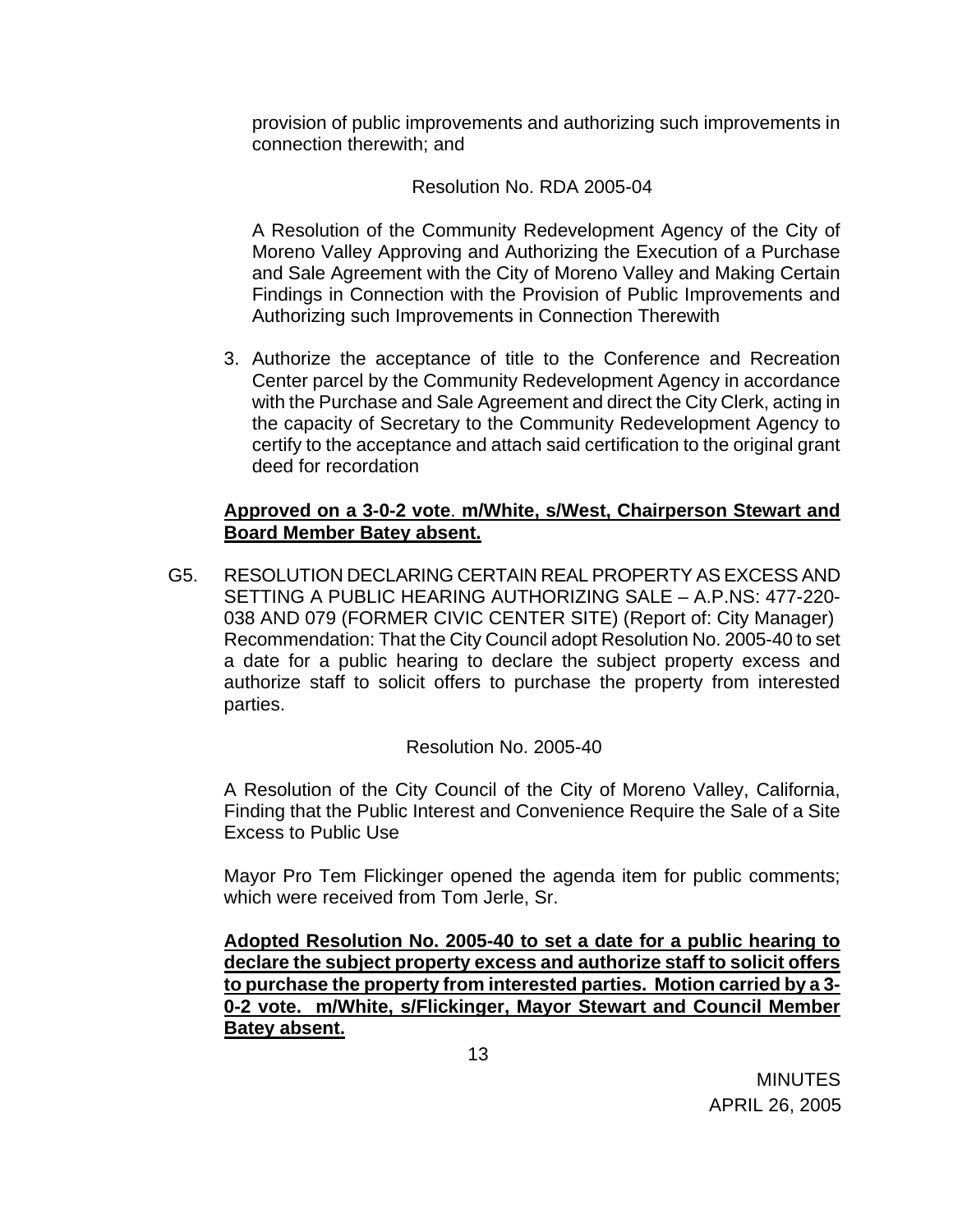# **ADJOURNMENT OF CITY COUNCIL TO MORENO VALLEY PUBLIC FACILITIES FINANCING CORPORATION SPECIAL MEETING**

# **SPECIAL MEETING OF THE MORENO VALLEY PUBLIC FACILITIES FINANCING CORPORATION (MVPFFC)**

**CALL TO ORDER:** The Moreno Valley Public Facilities Financing Corporation (MVPFFC) Special Meeting was called to order at 8:16 p.m. by Vice-President Flickinger in the Council Chamber located at 14177 Frederick Street.

#### **ROLL CALL**

| <b>Bonnie Flickinger</b> | <b>Vice-President</b> |
|--------------------------|-----------------------|
| Charles R. White         | <b>Board Member</b>   |
| <b>Frank West</b>        | <b>Board Member</b>   |

Absent:

| <b>Richard A. Stewart</b> | President           |
|---------------------------|---------------------|
| William H. Batey, II      | <b>Board Member</b> |

G1. RESOLUTION DECLARING CERTAIN REAL PROPERTY AS EXCESS AND SETTING A PUBLIC HEARING AUTHORIZING SALE – A.P.NS: 477-220- 038 AND 079 (FORMER CIVIC CENTER SITE) (Report of Economic Development Department)

Vice-President Flickinger opened the agenda item for public comments; there being none, public comments were closed.

**The Moreno Valley Public Facilities Financing Corporation adopted Resolution No. 2005-01 to set a date for a public hearing to declare the subject property excess and authorize staff to solicit offers to purchase the property from interested parties. Motion carried by a 3-0-2 vote. m/White, s/Flickinger, President Stewart and Board Member Batey absent.** 

**ADJOURNMENT – 8:17 p.m.**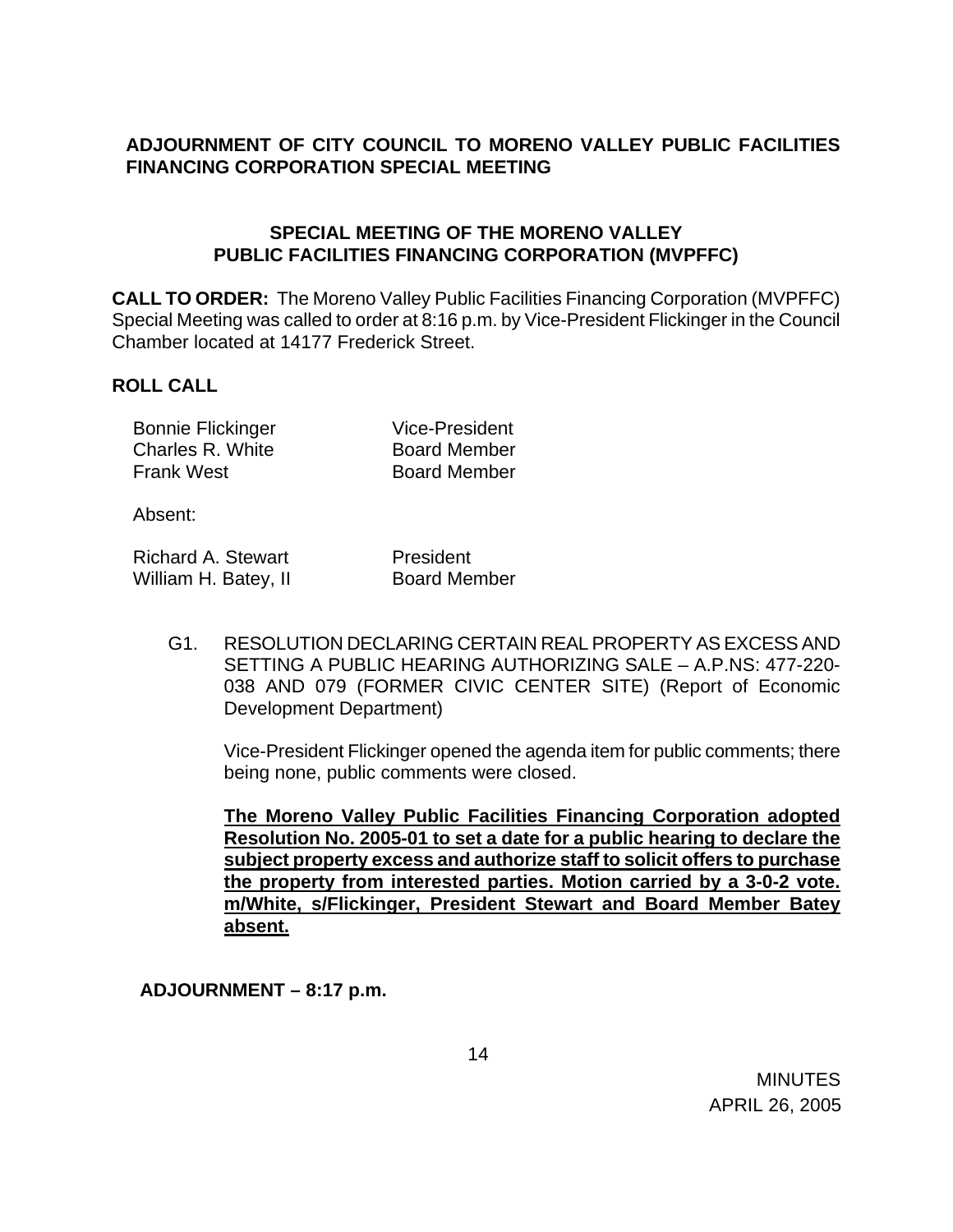# **RECONVENE JOINT MEETING OF THE CITY COUNCIL OF THE CITY OF MORENO VALLEY, MORENO VALLEY COMMUNITY SERVICES DISTRICT, AND THE COMMUNITY REDEVELOPMENT AGENCY OF THE CITY OF MORENO VALLEY**

G6. LEGISLATIVE UPDATE (Report of: Interim Assistant City Manager) Recommendation: That the City Council receive and file the informational report.

 Mayor Pro Tem Flickinger opened the agenda item for public comments; there being none, public comments were closed

#### **Motion carried unanimously to support SB939 by a 3-0-2 vote. m/Flickinger, s/West, Mayor Stewart and Council Member Batey absent.**

G7. CITY MANAGER'S REPORT (Informational Oral Presentation – not for Council action) There was no report from the City Manager.

# **H. LEGISLATIVE ACTIONS**

ORDINANCES - 1ST READING AND INTRODUCTION - NONE

ORDINANCES - 2ND READING AND ADOPTION

H1. ORDINANCE NO. 685 - AN ORDINANCE OF THE CITY COUNCIL OF THE CITY OF MORENO VALLEY, CALIFORNIA, AMENDING SECTION 9.09.060 OF TITLE 9 OF THE CITY OF MORENO VALLEY MUNICIPAL CODE REGARDING VEHICLE DEALERSHIPS AND RENTAL AGENCIES (RECEIVED FIRST READING AND INTRODUCTION APRIL 12, 2005 ON A 4-0-1 VOTE, BATEY ABSENT) (Report of: Community Development Department)

Recommendation: Adopt Ordinance No. 685

Ordinance No. 685

 An Ordinance of the City Council of the City of Moreno Valley, California, Amending Section 9.09.060 of Title 9 of the City of Moreno Valley Municipal Code Regarding Vehicle Dealerships and Rental Agencies

Mayor Pro Tem Flickinger opened the agenda item for public comments; there being none, public comments were closed.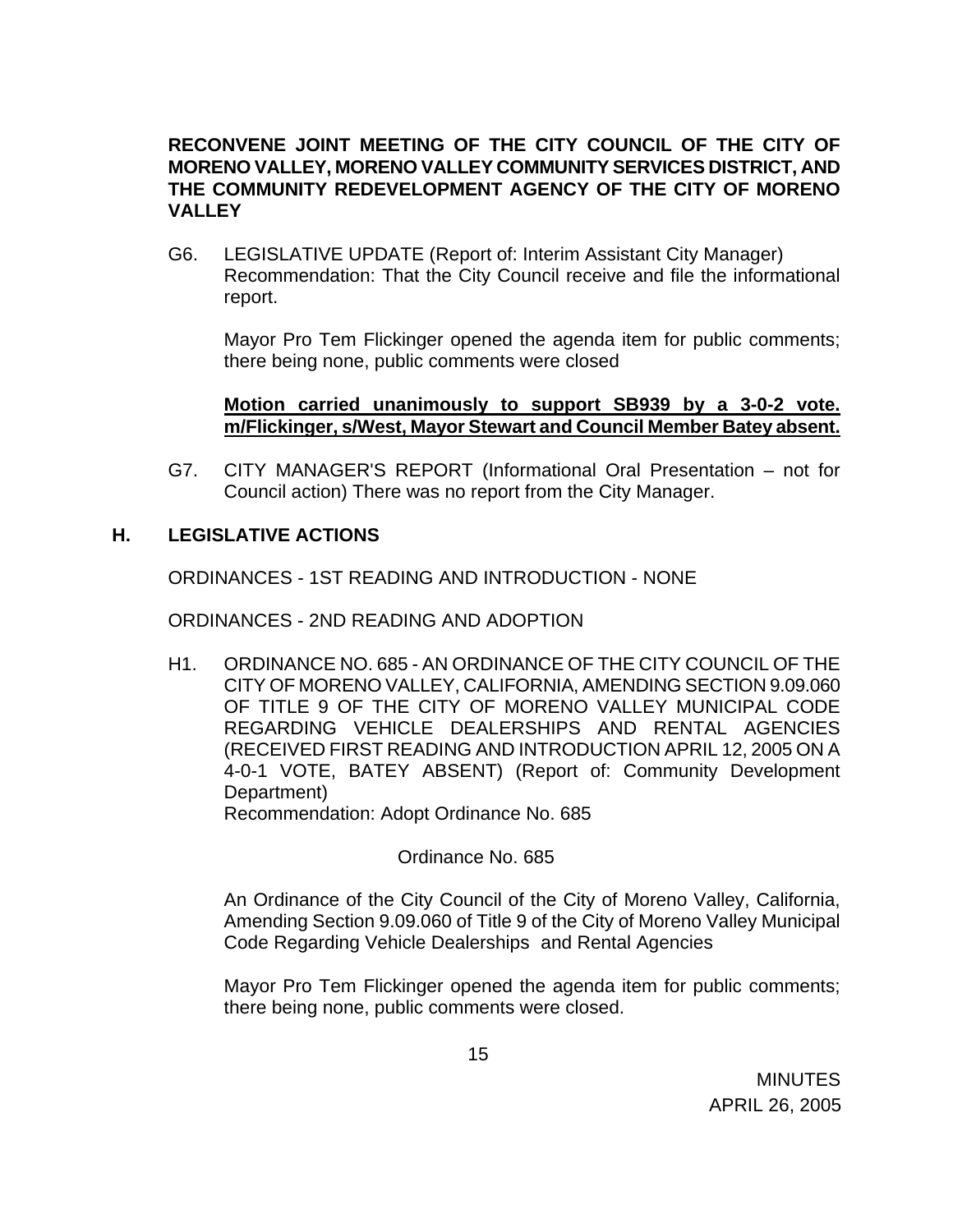#### **Adopted Ordinance No. 685 by a 3-0-2 vote, m/White, s/West, Mayor Stewart and Council Member Batey absent.**

H2. ORDINANCE NO. 686 - AN ORDINANCE REPEALING PROVISIONS RELATING TO CAMPAIGN DISCLOSURE (RECEIVED FIRST READING AND INTRODUCTION APRIL 12, 2005 ON A 4-0-1, BATEY ABSENT) (Report of: City Clerk's Department) Recommendation: Adopt Ordinance No. 686.

# Ordinance No. 686

 An Ordinance of the City Council of the City of Moreno Valley, California, Repealing Ordinance No. 232 and Ordinance No. 391, which Established Provisions Relating to Campaign Disclosure

Mayor Pro Tem Flickinger opened the agenda item for public comments; there being none, public comments were closed.

## **Adopted Ordinance No. 686 on a 3-0-2 vote, m/White, s/West, Mayor Stewart and Council Member Batey absent.**

ORDINANCES - URGENCY ORDINANCES – NONE

RESOLUTIONS – NONE

#### PUBLIC COMMENTS **ON ANY SUBJECT NOT ON THE AGENDA** UNDER THE JURISDICTION OF THE CITY COUNCIL ARE AS FOLLOWS:

- 1) Debra Martinez Youth Trust Center funding will be cut, asked for City Council's support
- 2) Bertha Molina Elimination of funding for Youth Trust Center
- 3) Tom Jerele Sr. Warrant Register and Study Sessions

#### **CLOSING COMMENTS AND/OR REPORTS OF THE CITY COUNCIL, COMMUNITY SERVICES DISTRICT, OR COMMUNITY REDEVELOPMENT AGENCY**

Mayor Pro Tem Flickinger

- 1) Performance at Rancho Verde High School– USAF Concert Band, chorus of singing sergeants
- 2) Supports the Youth Trust Center Program; it is funded federally
- 3) Thanked the speakers and complimented their public speaking skills